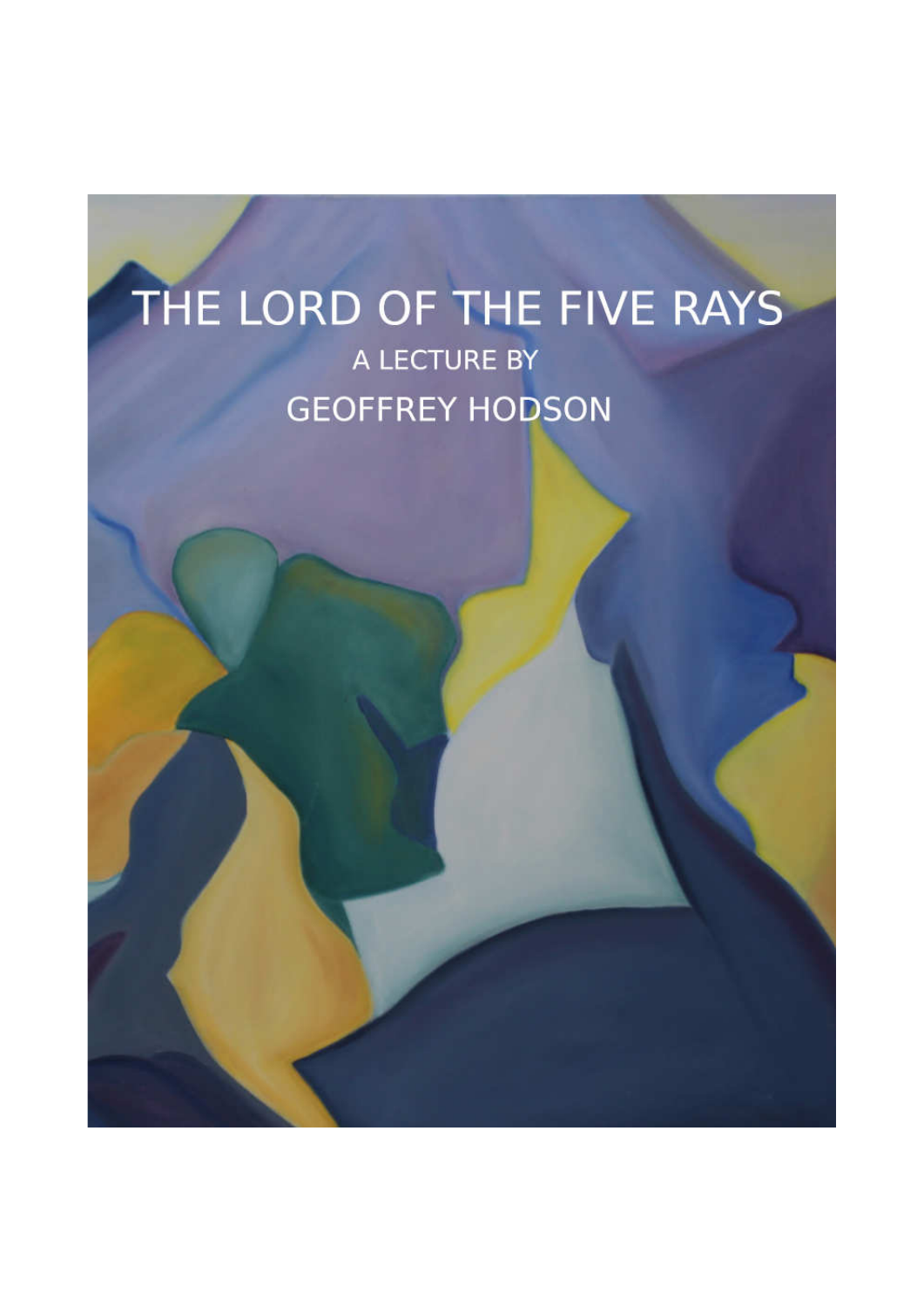©Theosophical Publishing House, Auckland, 2021

First Published 2021 ISBN 978-0-473-62302-9

This work is copyright. Apart from fair dealing for the purpose of private study, research, and review, as permitted under the Copyright Act, no part may be reproduced by any process without the prior written permission of the copyright owner.

Cover painting by Elizabeth Sell.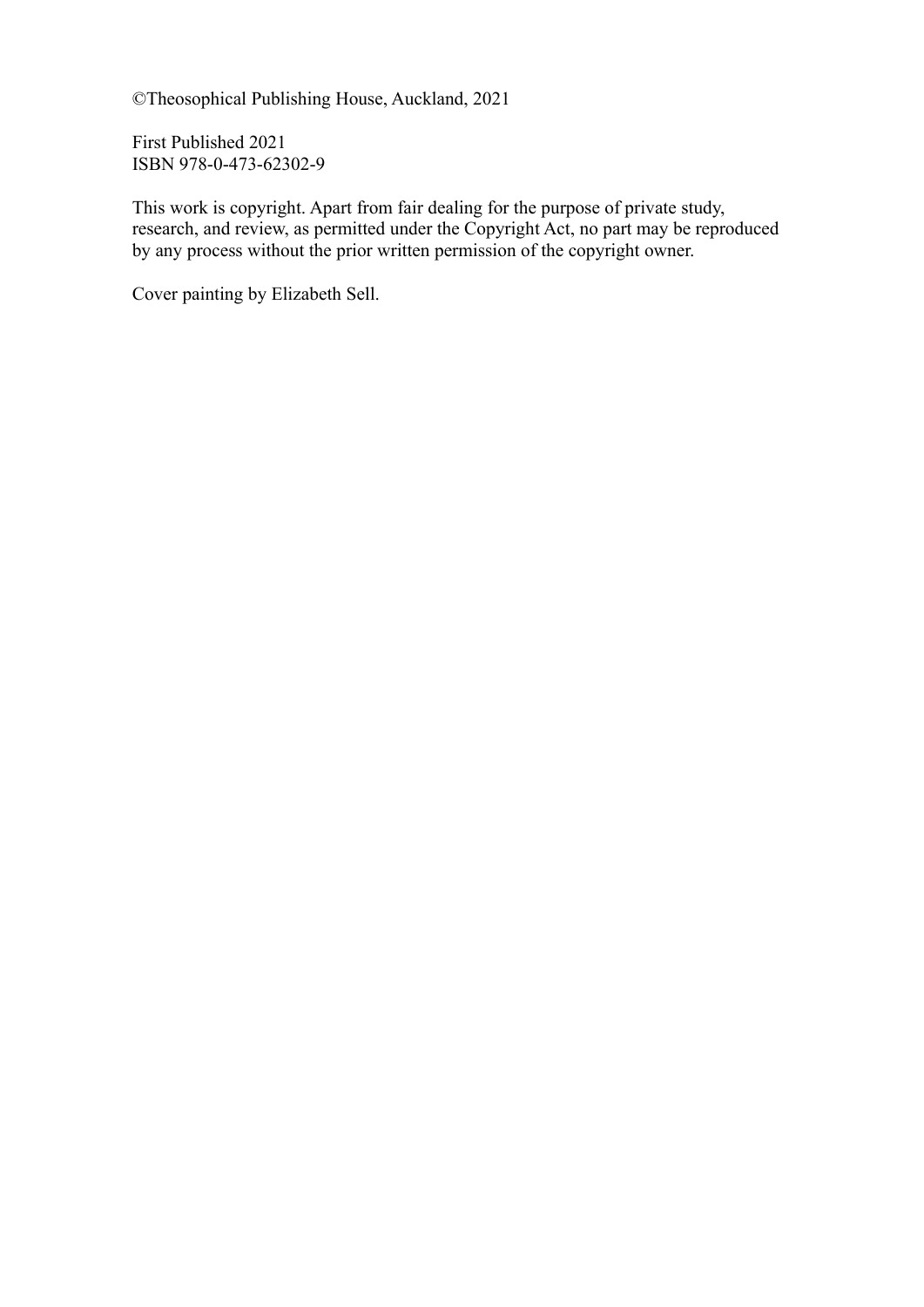# **Editor's Foreword**

This booklet was found hand bound and was originally written as a talk and has instructions to 'talk about…here' or 'expound' in some places but nothing was written down.

Due to this, references have been given, as to where you can read further information on the subject under discussion in square brackets where appropriate. Where Mr Hodson says he will talk about something but there is nothing written down, something has been added in square brackets so that the reader can continue reading. The information in this booklet was largely taken from *Basic Theosophy* by Geoffrey Hodson and his *Seven Human Temperaments*, C.W. Leadbeater's book *The Masters and the Path* which Mr Hodson recommended and also Van der Leeuw's *The Fire of Creation*.

Elizabeth Sell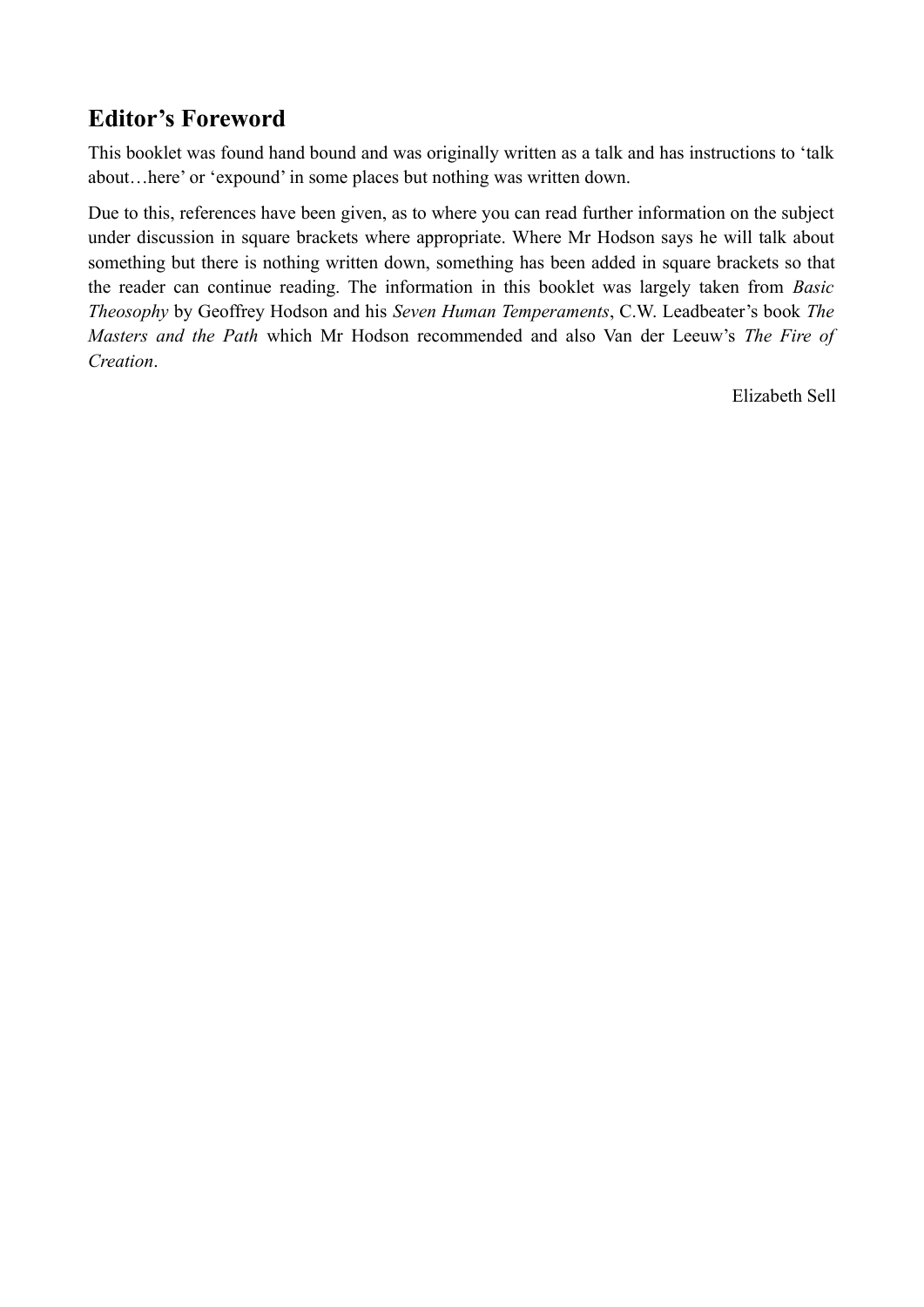### **The One, Three and Seven Officials in the Inner Government of the World**

Material taken from writings of C.W.L. and others.

[The One

- The Solar Logos is the deity of our entire Solar System.
- Then comes Sanat Kumara, the Logos of our world, our planet and our spiritual King.

The One becomes the Three, the One divides into Two and their relationship creates the Third. The Three are

- *The Manu* on the First Ray Who is concerned with the races of humanity (our fourth Round Manu is Vaivasvata Manu).
- On the Second Ray is the Bodhisattva, the World Teacher, *The Lord Maitraya* Whom we know as the Lord Christ. He is charged with the spiritual development of each Root Race.
- *The Mahachohan* is a Third Ray Lord and is concerned with creative intelligence civilisations and culture.

After These Three then come the seven Lords of the Seven Rays.

- The *Master Morya* is the chohan of the First Ray of leadership, power and strength.
- The Second Ray of the teacher and healer and of love/wisdom and a sense of oneness/unity is the *Master Kuthumi*.
- We find the *Master the Venetian* on the Third Ray of creative ideation, comprehension, adaptability and penetrative interpretive mental power.
- The *Master Serapis* of the Fourth Ray of the Artist and of Harmony, balance, rhythm and beauty is the chohan of the Fourth Ray.
- Next we find The Master Hilarian of the Fifth Ray of Science, analytical logical mentality, patience and accuracy and a search for truth.
- The *Master Jesus* follows on the Sixth Ray of the Saint Server and Mystic of onepointedness, devotion and fiery enthusiasm.
- The Seventh Ray has the *Master Rakoczy* as its head and is the Ray of the priest, ceremonialist and producer and of grace, precision, ordered beauty and activity.

For further information please read *The Masters and the Path* C.W. Leadbeater.]

The First Ray, the Ray of Atma or Will, is representative of the First Logos, the Father, and consequently is the Ray on which the work of the Manu [which concerns the races of humanity] is done.

The Second Ray represents the second Logos, the Son, and on it is done the work of the World-Teacher, the Lord Christ [who is charged with the spiritual development of each Root Race].

The Adept holder of these Offices is at the level of the Seventh Initiation, sometimes called the Mahachohan degree. He occupies His Office for one Root Race.

The Adept Founders of the Theosophical Society are at present the Chohan Heads of the First and Second Rays. They are said to be destined to become the Manu and the Bodhisattva for the Six Root Race when it comes.

The Third Ray [of the Mahachohan] in a similar manner represents the Holy Spirit and is connected with the world of the Higher Mind, the Manas in us. It is the Ray of creative thought, and it is along this Ray that we can come into direct touch with that world of the divine Mind which is the world of the Holy Ghost.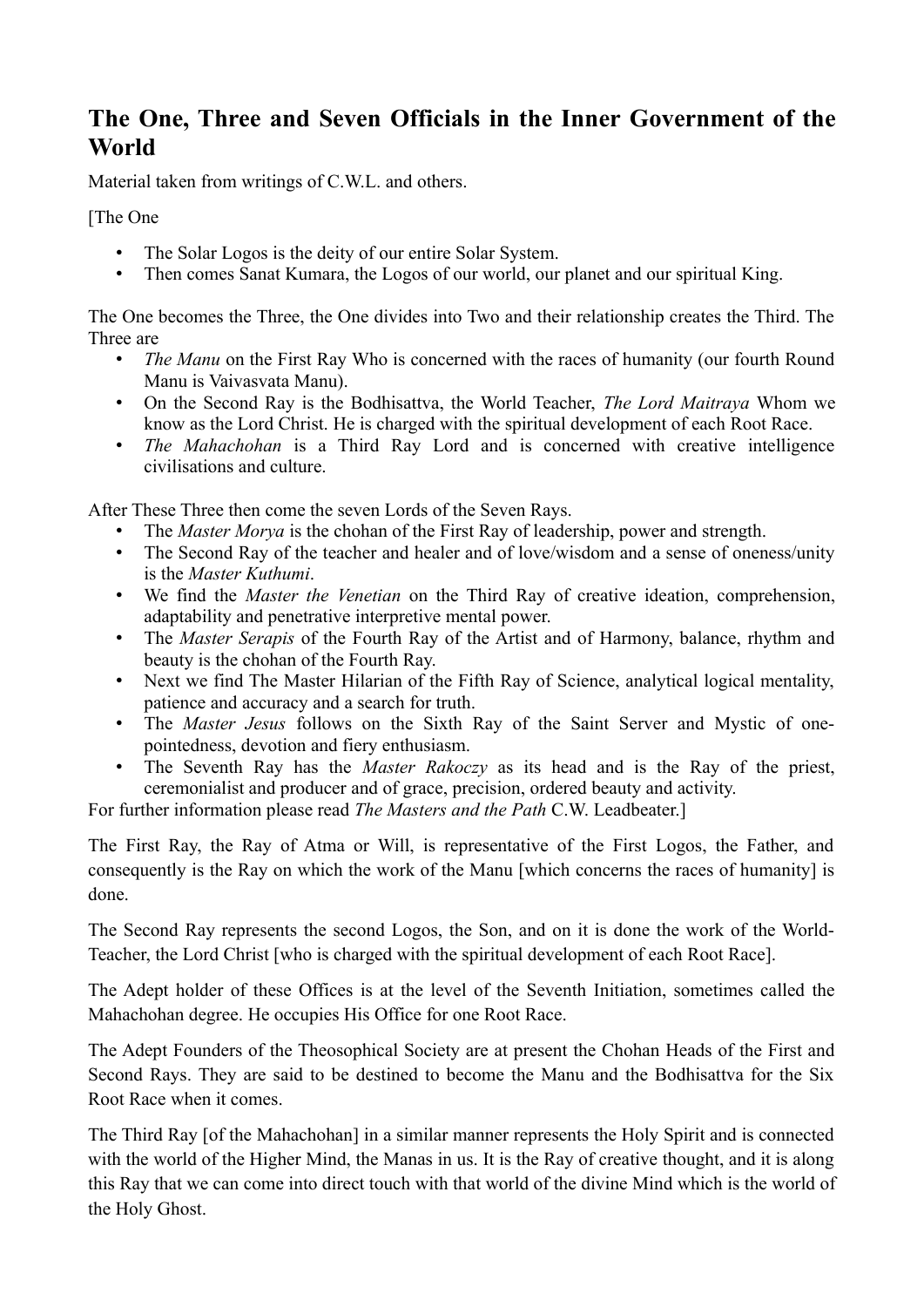As the Mahachohan is the representative for our world of the Holy Spirit, this Third Ray comes under His dominion and is representative of Him just as the First and Second Rays are representative of the Manu and the Bodisattva for each Root Race.

# **The Mahachohan as the Lord of the Five Rays**

There is, however, this difference, that the four remaining Rays also come under the direction of the Mahachohan, so that instead of there being one Ray on which His work is done, there are five Rays which are all representative of His work of creative Activity.

When once we understand how the different Rays are related to the planes on which our evolution takes place, we can see why the Mahachohan is the Lord of the Five Rays and not like His great Brothers the supreme Head of only one Ray.

The Rays which we have just considered are Rays which represent the divine Trinity in human beings; they correspond to the threefold world of the spirit, whereas the other four Rays are connected with the three worlds of illusion, the physical, emotional and lower mental worlds and, in the case of the Fourth Ray, with the centre of consciousness, where the world within meets the worlds without.

These worlds of outer manifestation are the result of the divine Activity of creation of which the Third Ray is representative. Thus it is from the higher mental world, with which the Third Ray is connected, that the remaining worlds are most easily reached; they, as it were, come forth through that world of the divine Mind, and the four Rays connected with those worlds belong to the Third Ray.

This is the reason why there are five Rays of development under the direction of the Mahachohan; the divine Mind is the creative Activity through which the worlds come into existence.

There is no better way to gain some understanding of the work of the Mahachohan than by studying the five Rays which come under His dominion; it is on those Rays that His work of creation takes place, differentiated in the case of each Ray according to the genius of that Ray, and the world with which it is connected.

All the Five Rays have as their common characteristic the work of the Holy Spirit, namely creative Activity, and the distribution of creative Energy to every part of the universe; and in the case of each Ray that creative work is done in the world to which that Ray corresponds.

Thus the work of the Mahachohan, who is the Director of the Forces for our world, is different on each of the five Rays which come under His dominion, and it is by seeing the work of the five Rays as one great work, that of the Holy Spirit for our world, that we can gain more understanding of that mighty part of the work of the Hierarchy, which is under the care of the Lord of the Five Rays.

# **The Appearance of the Mahachohan**

It is hardly possible to attempt any description of the appearance of the Lord the Mahachohan.

He uses an Indian body and looks a Brahmin of Brahmins, serene and dispassionate, profound of thought and of an ascetic refinement. The face is thin and clean-shaven, the nose aquiline and the mouth of a silent determination. But what impresses one most of all in this wonderful face are the eyes. Looking into them we see the world; the Wisdom of the ages is there, knowledge of a hoary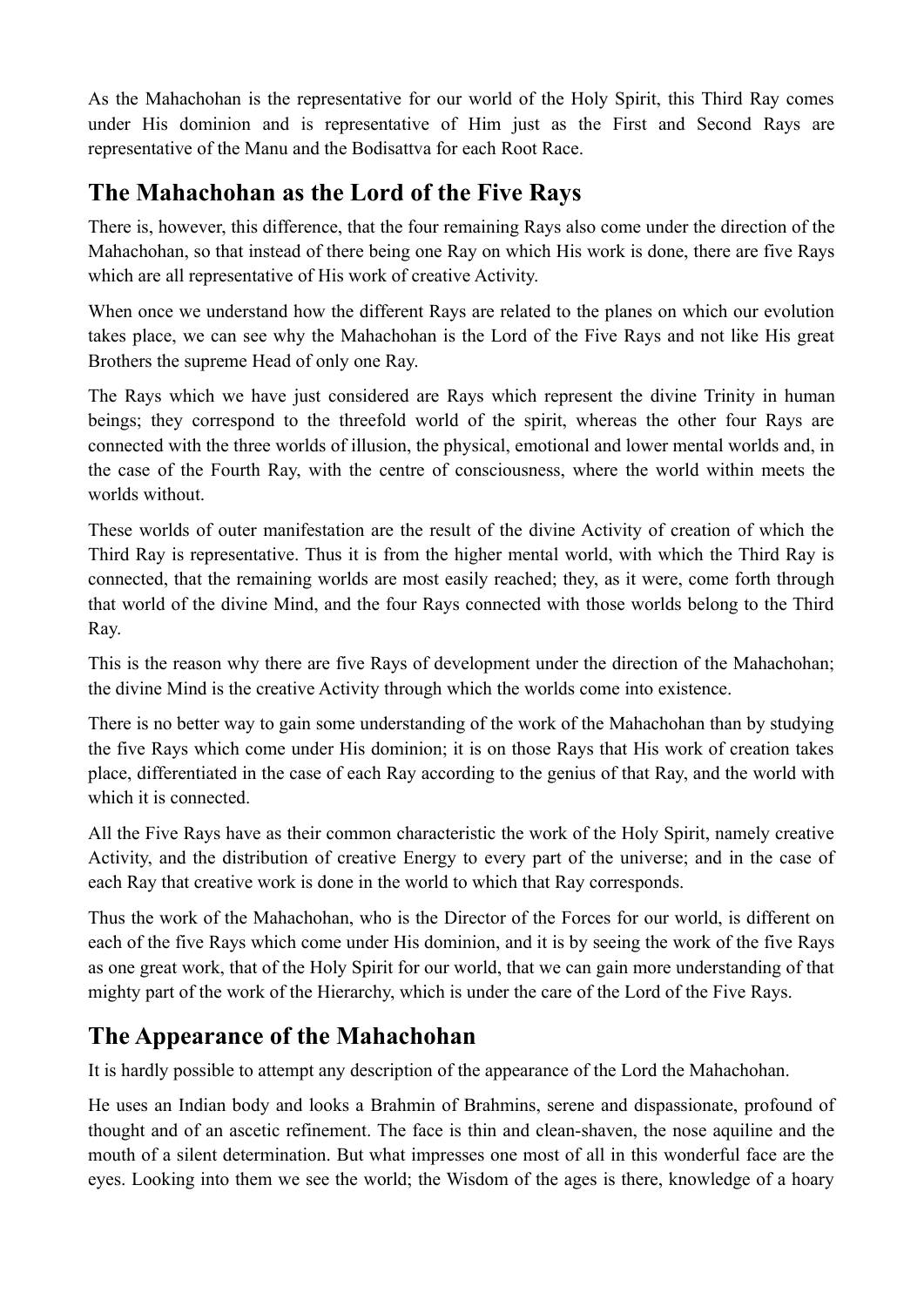past and a dim, far-distant future. We feel that those eyes with one glance know our past and future and judge us, not in condemnation, but in a supremely serene knowledge of That which is.

When he speaks, His words are not so much commands as the irrevocable decrees of that which is to be. His is a Countenance full of love and tenderness, but at the same time of a determination and a dispassion which will carry out the divine Plan of evolution and execute the divine Decrees, whether they mean suffering or joy to the individual. It is only such divine Love that can destroy, if necessary, out of very love for that which needs to be destroyed.

In the presence of this great Lord of Creation we feel truly as if we were in the creative Centre of this universe. We are silenced by the presence of such intensely concentrated Force, such allpowerful creative Energy; the power and force we know on Earth seems but the feeble play of children when compared to that Force which is the one and only creative Power in the universe.

With the intensity of the Force, a Force truly cosmic in its magnitude, goes a feeling of utter control.

This quiet and serene figure controls the Forces of Creation, the least of which has power to create or destroy beyond any conception we may have of force here on Earth. One glance from Him is enough to judge and to know, and at the same time to direct the creative Energy necessary to fulfil the divine Purpose.

There is something in the appearance of the Mahachohan which reminds us of that of the Master, the Prince, though naturally His physical appearance is very different. Both suggest creative Fire and Energy. Both have a quiet and serene bearing which yet is throbbing with silent energy. Both convey the impression of world-forces controlled; only the impression is even stronger in the case of the Mahachohan.

His strength is as of tempered steel, flexible yet strong; His grace is that of perfectly controlled force; His countenance is one of indomitable energy and yet of supreme tenderness. Through His eyes looks the Wisdom of the ages, the dispassionate look of One who knows all, who gazes upon the Earth as from a mountain-top, and yet in His face and in the entire figure there is an element of joyous youth, of radiant vitality, of irresistible creative Fire.

Let us now consider the work of this Great Official in the Inner Government of the World, sometimes referred to as The Lord of the Five Rays.

He is the recorder in the Inner Government of the World and keeps The Golden Book, the occult progress of every advancing Ego on this planet. [The Golden Book is found in *Basic Theosophy*. It is a reference to The Book of the Golden Precepts and that the Mahachohan as recorder is the caretaker of the original treatises, from which this book comes, along with *The Voice of the Silence*, the *Book of Dzyan* and *Light on the Path*. According to de Purucker, Madam Blavatsky's *Secret Doctrine* is said to be based on these treatises studied by mystics and esotericists. She is said to have memorised 39 of the 90 treatises.]

#### **The Work of the Mahachohan as the Director of the Forces**

The Mahachohan has been described as the Commander in Chief of the Mighty Creative Forces, 'verily the arm of the Lord stretched out into the world to do His work'. He directs the culture and civilisation of a race.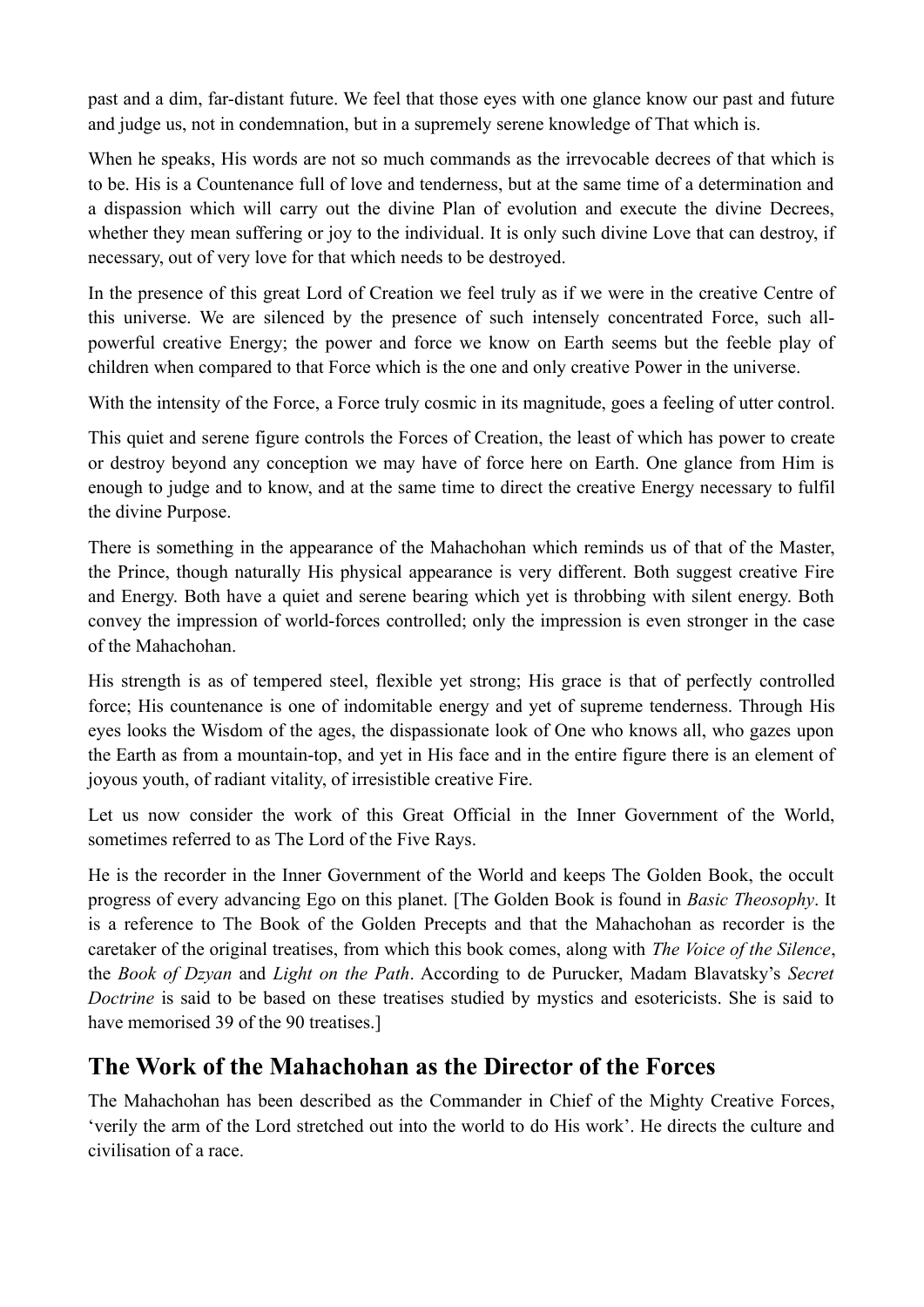In the widest sense we may say that all the work of the Holy Spirit, in so far as it is related to our Earth and the evolution taking place thereon, is done through and by the Mahachohan. He is to all intents and purposes the Holy Spirit for our Earth.

Thus the entire work of creation which we saw as the characteristic manifestation of God the Holy Ghost takes place through the Mahachohan; it is He who receives, controls and directs the enormous forces of Cosmic creative Energy which come to Him from the Holy Spirit or Third Aspect of the Solar Logos. This is only a part of His work; but when we catch a faint glimpse even of this part, we stand amazed at the tremendous responsibility it implies and the magnitude of the task.

Great and responsible as any work on Earth may be, it is as nothing compared to the work of that supreme Director of the Forces of whom we speak as the Mahachohan. He truly is in charge of that centre of Power for our Earth from which comes all creative Energy.

A great laboratory, the misdirection of forces from the central power-house, might cause a catastrophe or hold up the work, but in this great Power-House of the world mistakes are impossible; the hand of this supreme Director of the Forces never fails; failure here would mean destruction and death to millions.

Misdirection of forces of such tremendous power to create or destroy would mean an upheaval in evolution and a world catastrophe; every force has to be directed exactly where it is needed and in the quantity in which it is needed, and anything more or less would be wrong and even dangerous.

We can now realise something of the awe-inspiring responsibility placed in the hands of the Mahachohan and of the magnitude of that Mind which is able to control, supervise and direct it all. To us it is entirely incomprehensible how one single Being, however lofty, can have a grasp of all the millions of different forms of creative activity taking place all the time in nature and in humanity. Yet it is the Mahachohan who, through His creative Hierarchies, has supreme charge of that work, and more.

# **The Mahachohan as the Lord of Evolution**

Then again, the Mahachohan is the Lord of Evolution. We have seen how all that down here we call growth, change or evolution is our perception of the divine Mind, which is the world of God the Holy Spirit, and that it is the Mahachohan who represents that world to us. Thus it is He who controls what down here we call the beginning of evolutionary movements, the introduction of new thoughts of a dynamic character and the general direction of civilisation.

To Him truly, as it has been said, the future lies open like a book; He knows what is to come and what particular part of any cycle of evolution is to be completed at a given moment. Through the Five Rays which come under Him, as their Supreme Head, He controls the course of civilisation and inspires the changes that take place in it.

## **The Mahachohan as the Encourager and Inspirer**

All creative effort, inspiration and enthusiasm, all idealism and all striving for purification are encouraged by God the Holy Ghost. The Mahachohan is His Representative for this Earth, and all that reaches us along those lines from God the Holy Ghost reaches us through the Mahachohan.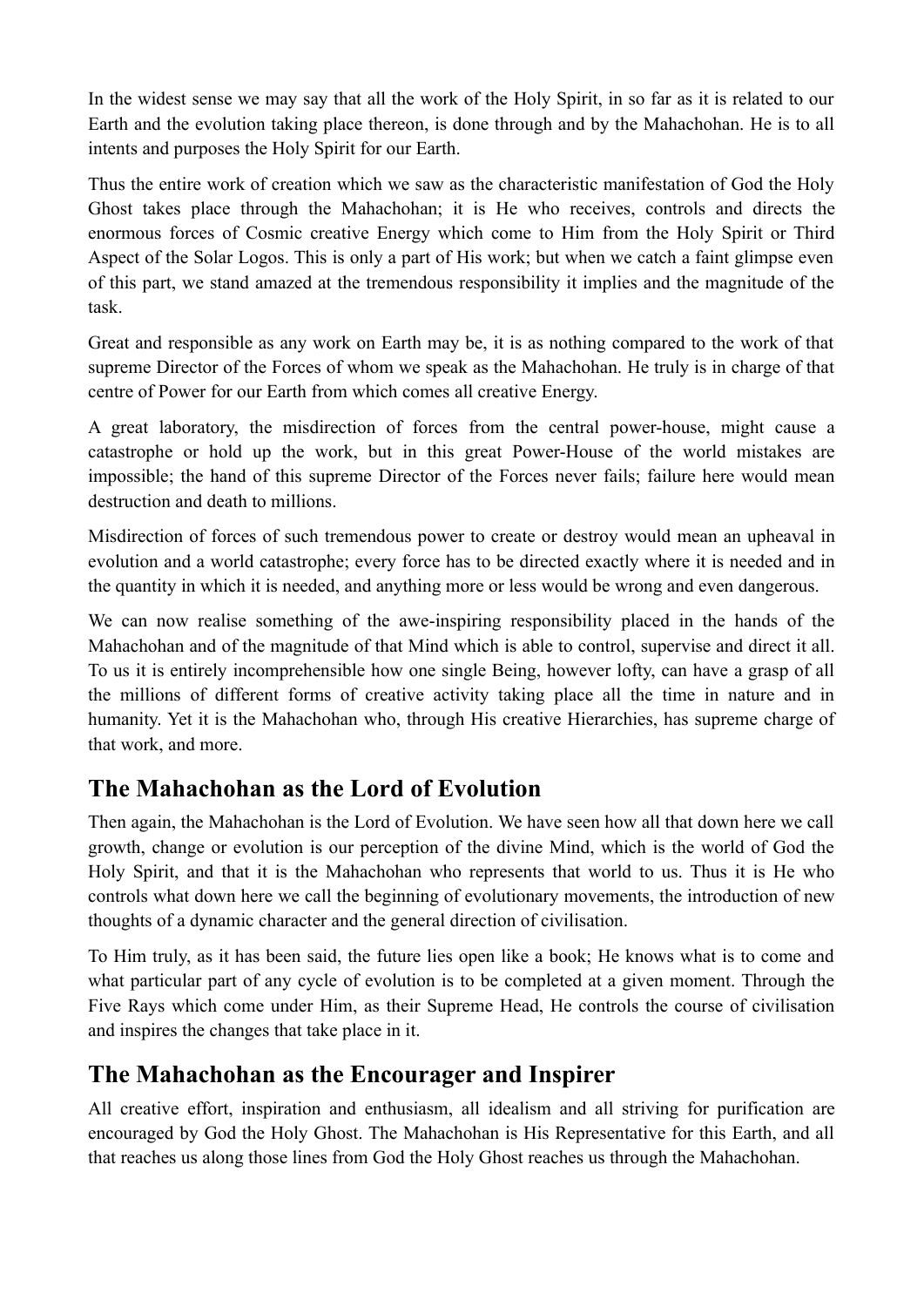We can thus understand what a tremendous influence He is in our life, how He is not only the Lord of Creation in nature, but how our deepest and most sacred aspirations and inspirations are fostered by Him.

The flash of inspiration which comes to the great scientist after years of patient experimenting, revealing to them the theory or the law they tried to find; the illumination and experience of a great truth coming to the philosopher in the silence of his contemplation; the vision of beauty seen by the artist and embodied in his work; the purity of the saint and the power of the magician or priest; as also the sacred enthusiasm of the reformer – one and all are manifestations of the Holy Spirit through the Lord the Mahachohan.

Truly He is our paraclete, on Him we can call without ever having to fear that no response may come; once we have recognised the reality of the work of the Holy Spirit and His embodiment in the Mahachohan, we know that even the smallest effort on our part calls forth a response entirely beyond our merits.

When we think of the Mahachohan, we are not only filled with awe and admiration for the creative work He does, but also with a profound gratitude for the many blessings we receive from Him, even though we may be ignorant of their Source. The gifts of the Holy Spirit are many and varied; without them life would be but a desert; and it is from the Mahachohan, who for us is the Lord, the Giver of Life, that these gifts proceed.

What words can describe that Mind, one with the divine Mind itself, living in the supreme realities of divine Thought which is the world of the Real, having in His consciousness knowledge of Past and Future, having in His power the control of the creative Forces, for an entire world?

It is only when in meditation we succeed in contacting that great Consciousness that we obtain some glimpse of the greatness of the One we call the Mahachohan.

# **Let Us Now Consider the Work of the Five Rays:**

## **The Work of the Third Ray**

In many ways the Third Ray is most characteristic of the work of the Holy Ghost or that of His great Representative, the Mahachohan. The manifestation of the Holy Spirit in the human being is what we call Manas or the Higher Mind, and the Third Ray corresponds to that principle in humans as also to the higher mental world, the world of creative thought in which we are conscious of the divine Mind within us. It is along this Third Ray that the approach to the world of the divine Mind, the world of the Real, or archetypal World, can be made, and in consequence the knowledge of this world is the gift of the Third Ray. It is the Ray of metaphysics, the Reality behind the outer activity; it is the Ray of living Truth, the Ray on which we experience things-as-they-are, whereon we can come into touch with that abiding Reality in which the entire evolution of any creature or movement is known from beginning to end. Thus again it is on this Ray that we come to know the cyclic Law of Evolution, the manifestation of the one great Rhythm of creation in the many smaller and greater cycles corresponding to the *Yugas* of Hindu philosophy. The science which traces this cyclic Law in the movements of the heavenly bodies, the science of Astrology, is typical of the Third Ray; by its aid we can gain that insight which shows us how all created things, even the very smallest, form part of the great cycles of creative evolution, which are manifest to us as the movements of heavenly bodies. Thus naturally astrology enables us to foretell the future by the knowledge of the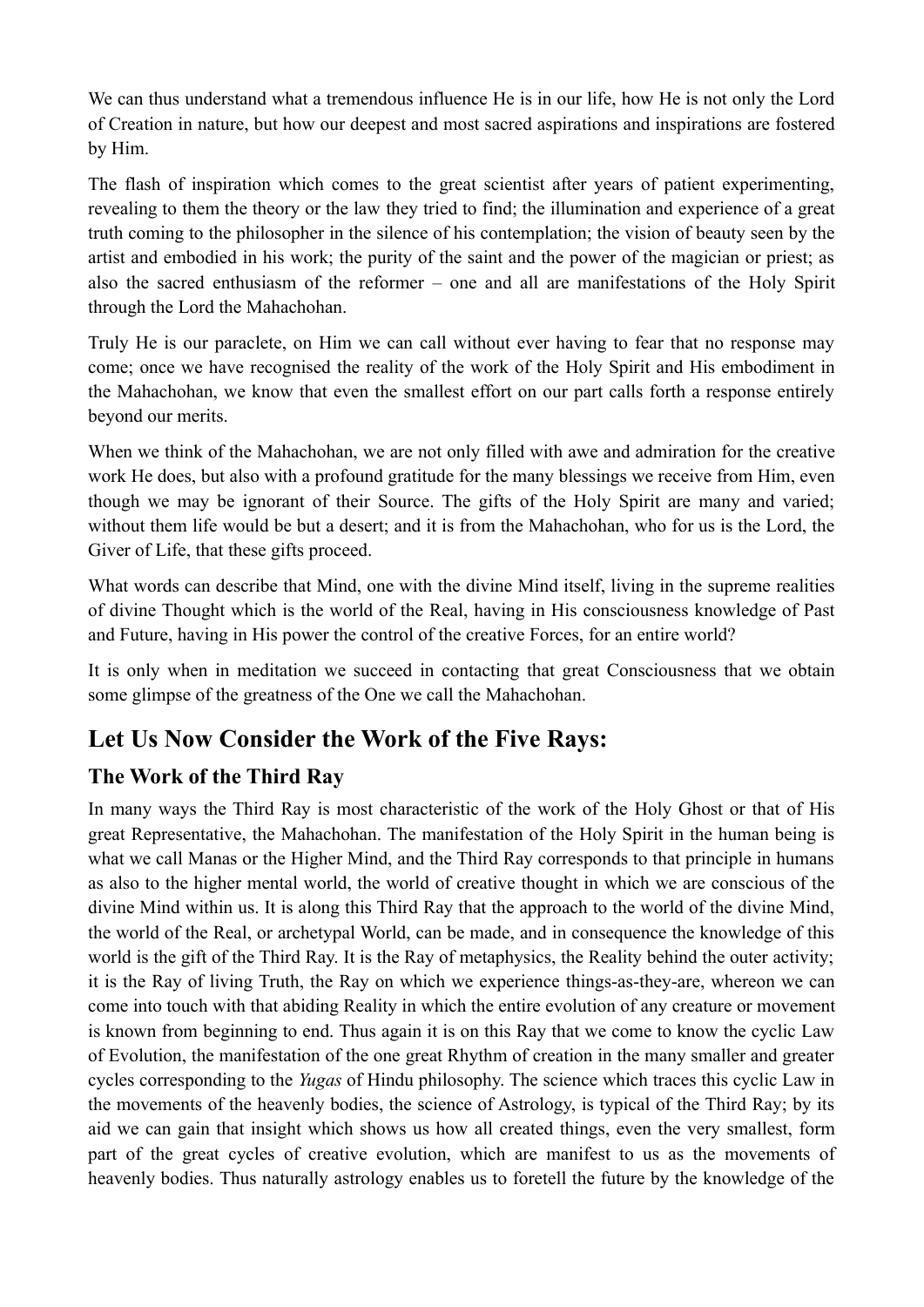cyclic Law, though it is a degradation of true astrology to make of it merely an art of fortune-telling as is so often done.

Characteristic of the Third Ray is the dynamic view of the universe, in which we never see a thing, detached or by itself, but always as part of an evolutionary process. Thus every institution, movement, nation or race is understood in its relation with the past that produced it, and as the cause of the future which it will in turn produce. This view of the universe enables us to gain a far deeper understanding of any subject under consideration, because it is always seen in relation to all that produced it instead of by itself.

#### **The Head of the Third Ray**

At the Head of the Third Ray stands the great Chohan whom we call the Master the Venetian. But little is known of Him, yet His work is of the utmost importance in our lives, for He, as the Head of the Third Ray, directs the creative Energy at the levels of the Higher Mind and His is the work of creative Thought which in our world governs evolution. The great cyclic Law of Evolution, in which the millions of different evolutionary cycles are as wheels within wheels, is His science, Astrology His magic, the Vision of things-as-they-are His wisdom, and the unveiling of the future in Prophecy His Power. It is on His ray that we can gain that particular vision of things in which an entire movement, or a group of people, is experienced as one living Being, and in which entire periods of history or evolution are known as living Realities containing within themselves, both past and future.

The Master the Venetian, at His exalted level, deals with what we call cultural movements as they exist in the world of the divine Mind. He directs the creative Energy coming to Him through the Mahachohan so as to control the starting and fostering of such movements within the different cycles and periods of evolution. Thus the culture of civilisation is under His direction at the level from which He works, the world of the divine Mind.

[The work of the Fourth, Fifth and Sixth Rays.

Please refer to *The Seven Human Temperaments, Sharing the Light* Vol. 1–3 and *Basic Theosophy* for further information.

The work of the Fourth Ray or Artist and its future development may be found in Mr Hodson's book *Sharing the Light* Vol. 2 'Theosophy for the Artist' and in *The Seven Human Temperaments* among others.

The Fifth Ray or Scientist is the Ray of Science and the search for truth and accuracy. Some material can be found in *Science of Seership* by Mr Hodson.

On the Sixth Ray of devotion, the server and the mystic, information can be found in many of Mr Hodson's books including *Sharing the Light* Vol. 1–3, *The Initiate Life* and many others.]

#### **The Ceremonial Ray**

The last Ray which comes under the Mahachohan's direction is the Seventh Ray, and on it takes place the direction of the creative Energy of the Holy Ghost in the physical world. This is done in many different ways, and when we come to study the work of the Chohan of this Ray, the Prince Rakoczy, we are struck by its amazing variety. Thus He is not only the Head of all ceremonial work, closely connected with the Angelic Hosts, but His work is also that of international politics and the culture of the nations which come under His dominion. When once we understand that His work is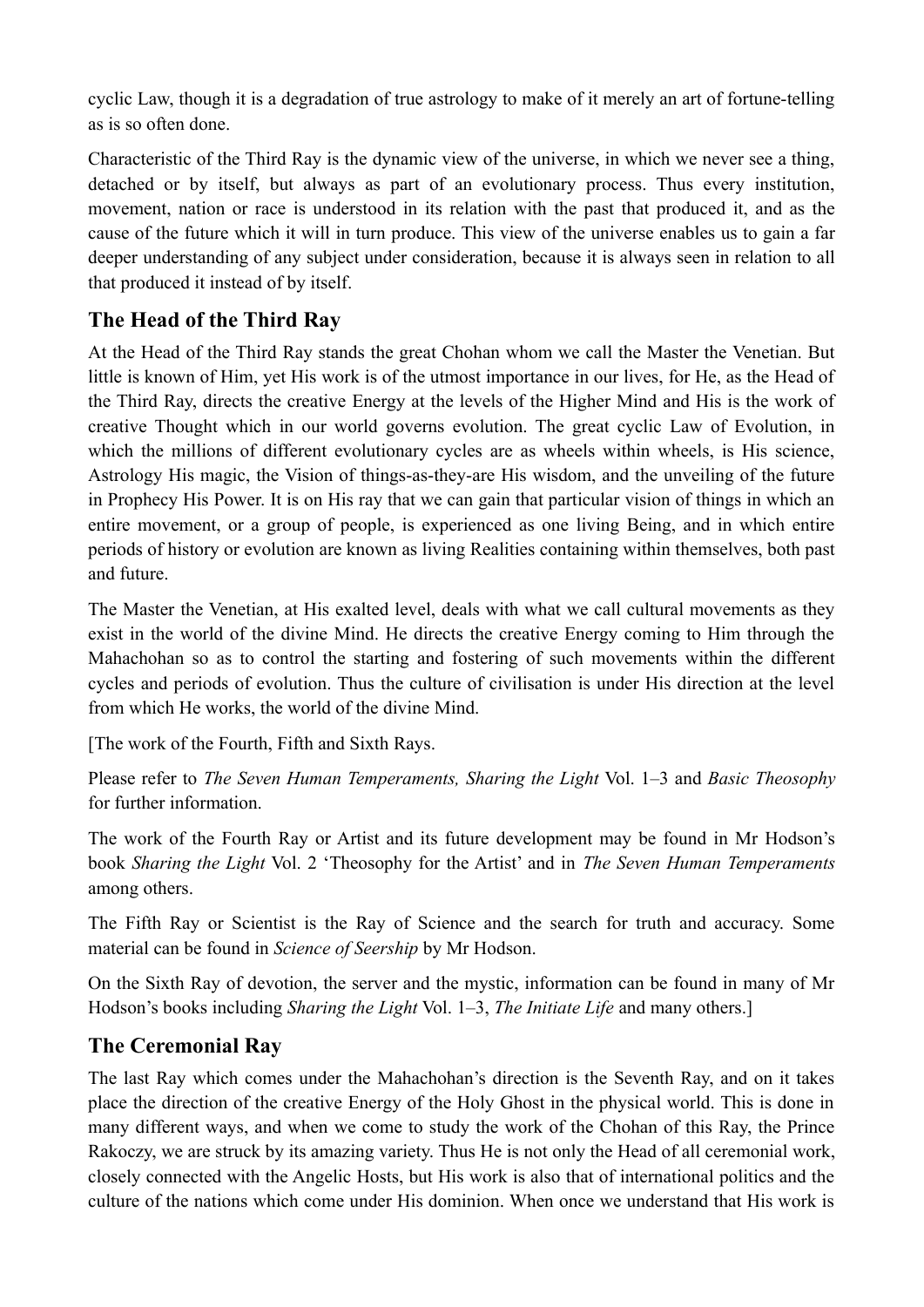the direction of creative Energy on the physical plane, these apparently divergent activities can be reconciled. Thus His work in international politics means such adjustment of the creative forces as will bring about the desired changes in the nation for which He works at the moment.

For us, who so often believe in the outer world alone as real, it is hard to understand how thus, by the outpouring of creative Energy, the fate of nations can be influenced, but yet it is so. Thus when, in the eighteenth century, the Master, then known under the name of the Comte de St Germain, travelled about Europe, closely connected with influential people in the countries He visited, His work was not so much that of politics in the outer meaning of the word as that of directing the forces which determine the fate of nations by His presence in a particular country. It is for this reason that He still travels a great deal and that He also uses His pupils in the countries where He needs to pour out Force.

As the Angelic Hosts are the Agents for the distribution of creative Energy to all parts of this physical world, the work of the Master the Prince is naturally closely connected with that of the Angels, both in so far as they influence nature as in their work in connection with humanity. It is, however, in ceremonial work, in ritual, that we find the closest co-operation between human beings and the Angelic kingdom, and it is in this work that the Seventh Ray can be best understood. In ritual work we not only assist in the great work of creation by pouring out our force, small as it is, and contributing it to the divine Energy, but we also bring down and distribute the forces of creation to this physical world. In ritual we create a form through which for the moment the divine Powers can manifest themselves and affect this physical world, and the great lesson of all ritual is that our entire life should become a ritual, that is to say controlled action, directing force exactly where it is needed. Thus that ceremonial of daily life, which is expressed in courtesy and dignity of behaviour, is one of the manifestations of this Ray, and one of the great qualities in its Head.

Of Him, as of the Mahachohan Himself, can be said that in His presence is the Fullness of Life; we are thrilled by the creative Energy of which He is the Channel, there is in Him the strength of tempered steel and yet the grace of utter control of Force.

The virtue of the Seventh Ray is expressed as Ordered Service; we might say that it is the perfect adjustment of creative force in this physical world by which all action, all work, is transmuted by the Force of the Holy Ghost so that it becomes more than outer work, so that it becomes ordered service – the ritual of daily life.

The Seventh Ray is to become the predominant Ray in the near future, just as the Middle Ages, in which devotion reached such unparalleled heights, were under the domination of the Sixth Ray. Thus in the coming reign of God the Holy Ghost we shall see a greater prominence of all ritual and ceremonial work, and we may also look forward to an ever increasing conscious co-operation between humanity and the Angelic Hosts.

# **Lord of the Five Rays**

Thus, when we come to understand something of the work of the five Rays, which are under the dominion of the Lord the Mahachohan, we feel more than ever a profound reverence and awe for the tremendous work and responsibility in the hands of that great and impressive Figure, who for our Earth is the Embodiment of the Holy Ghost.

Not only is He in supreme charge of the great work of Creation for our Earth, but in addition to that work He is the supreme Head of all that pertains to the five Rays of development we have just